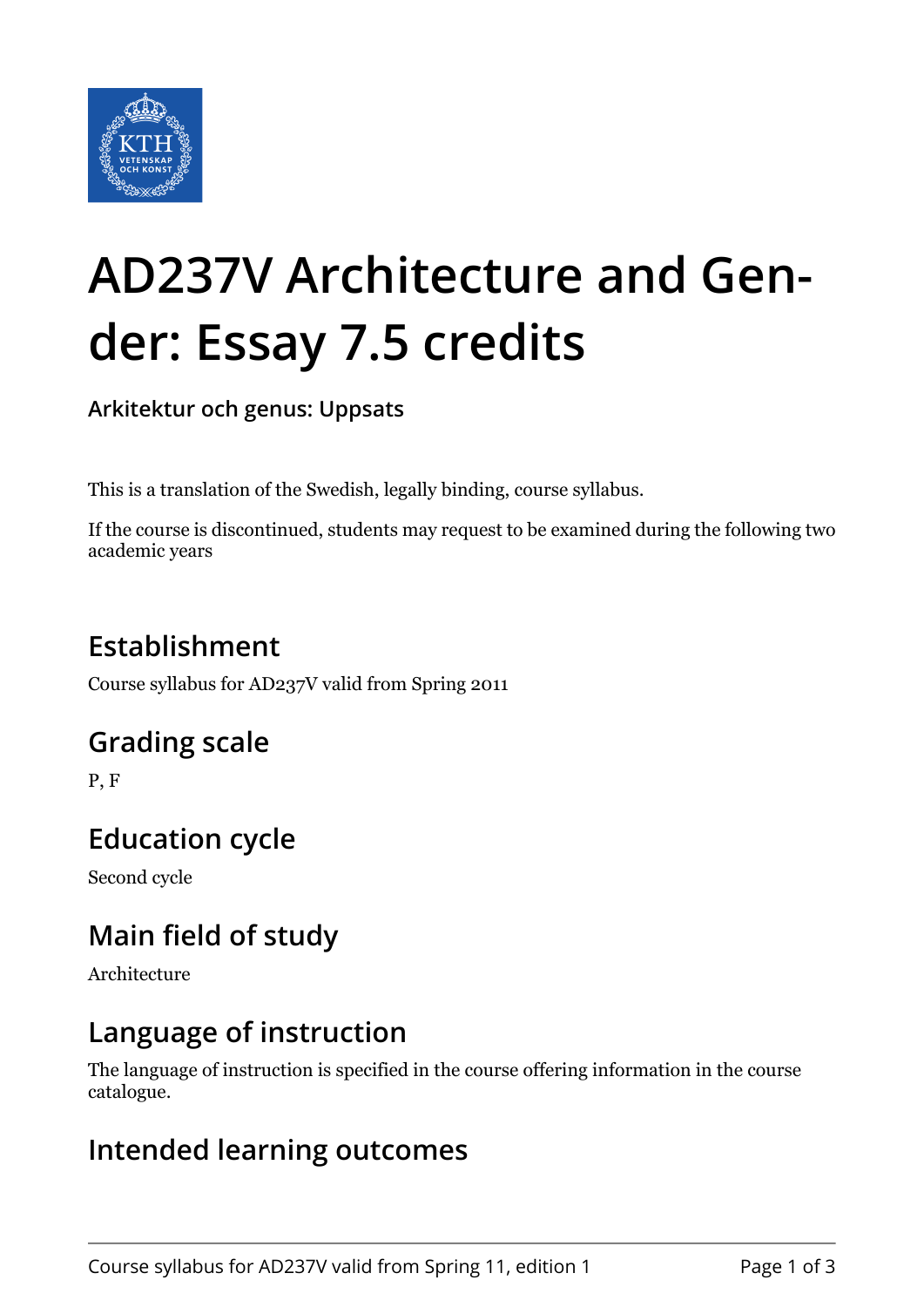The objective of the course is that the student, through working with an essay, will develop tools for feminist interpretations of architecture and in an extended sense to create new architecture. On completing the course, the student will have a basic orientation concerning feminist writing practices within architecture and interior design, and have initiated the development of a personal relation to it.

#### **Course contents**

During the course we will study feminist writing within the feminist theory and critical practices of architecture. The course contains lectures and tutorial seminars. The following themes are dealt with in the lectures: Writing feminism; Voice and address; Place, space, situation and dialogue; Academic conventions. The writing project is supported by current assignments.

## **Disposition**

The course consists of exercises and a writing project and it contains five seminars and an assignment of 2000 words and illustrations.

## **Specific prerequisites**

University studies of 60 cr (hp) and documented proficiency in English B or equivalent.

## **Course literature**

Katarina Bonnevier **Behind Straight Curtains – Towards a Queer Feminist Theory** of Architecture, AxlBooks, Stockholm 2007.

Annelie Bränström Öhman och Mona Livholts (red.) **Genus och det akademeiska skri**vandets former, Studentlitteratur, Lund 2007.

Katja Grillner, Per Glembrandt, Sven-Olov-Wallenstein (Eds) **01.AKAD – Experimental Research in Architecture and Design – Beginnings. AKAD through AxlBooks, Stock**holm 2005.

Nina Lykke **Könsforskning: En guide til feministisk teori, metodologi og skrift,** Kap 9, sid 177-200, och Kap 10, sid 201-216 (Forlaget Samfundslitteratur, Fredriksberg 2008)

Further readings will be announced at the beginning of the course.

## **Examination**

- MOM1 Active Participation 80%, 2.5 credits, grading scale: P, F
- MOM2 Essay, 5.0 credits, grading scale: P, F